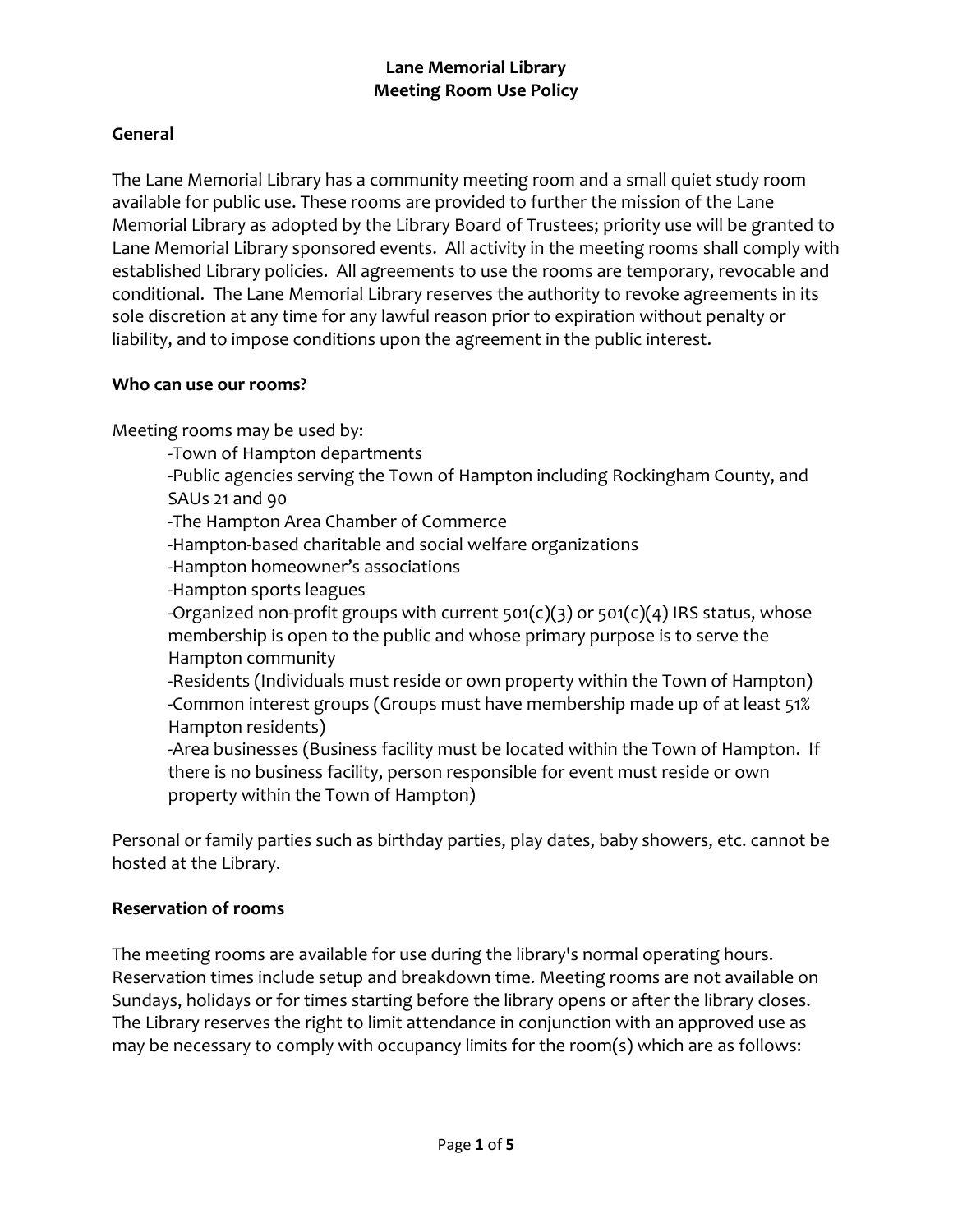Wheaton J. Lane Room: 100 seated adults Quiet Study Room: 12 seated adults

All requests for use shall be processed in order of receipt. In order to serve the needs of the many individuals, organizations and groups in Hampton, limits are placed on the use of the meeting rooms. No user may reserve a room more than 6 months in advance or more than 26 times in that 6-month period. To avoid any group booking a room in perpetuity, additional bookings can be made only after the first 6 months is completed. Further restrictions on repeat bookings are in place by the hours listed below:

|            | $9$ a.m. $-$ 2 p.m. | $2 - 5$ p.m. | $5 - 8$ p.m. |
|------------|---------------------|--------------|--------------|
| Lane Room  | Allowed             | Allowed      | Not Allowed  |
| Study Room | Allowed             | Not Allowed  | Allowed      |

The Library reserves the right to:

- Reclaim the use of the meeting room for library programming with advance notice to the user whenever possible; and
- Relocate a user to the room most suited for its size and function.

The Library recognizes and respects the rights of free speech and assembly, and will implement this policy in a consistent and viewpoint neutral manner. Permission to use the Library space does not constitute an endorsement by the Library of the user's philosophy, viewpoint or objectives.

To the extent permitted by law, the Library may deny an application for use if:

- 1. The requested date and time is unavailable;
- 2. The applicant or the person/group/organization on whose behalf the application for use is made contains a material falsehood or misrepresentation;
- 3. The applicant or the person/group/organization on whose behalf the application for use is made has damaged Library property on prior occasions and not paid for the damage;
- 4. The applicant or the person/group/organization on whose behalf the use is made is legally incompetent to contract or to sue and be sued;
- 5. The applicant or the person/group/organization on whose behalf the application for use is made has violated the terms of a prior temporary agreement for use of the Library;
- 6. The proposed use would present an unreasonable danger to the health and/or safety of Library patrons, visitors, employees, agents, volunteers, and/or other members of the public;
- 7. The proposed use is prohibited by law.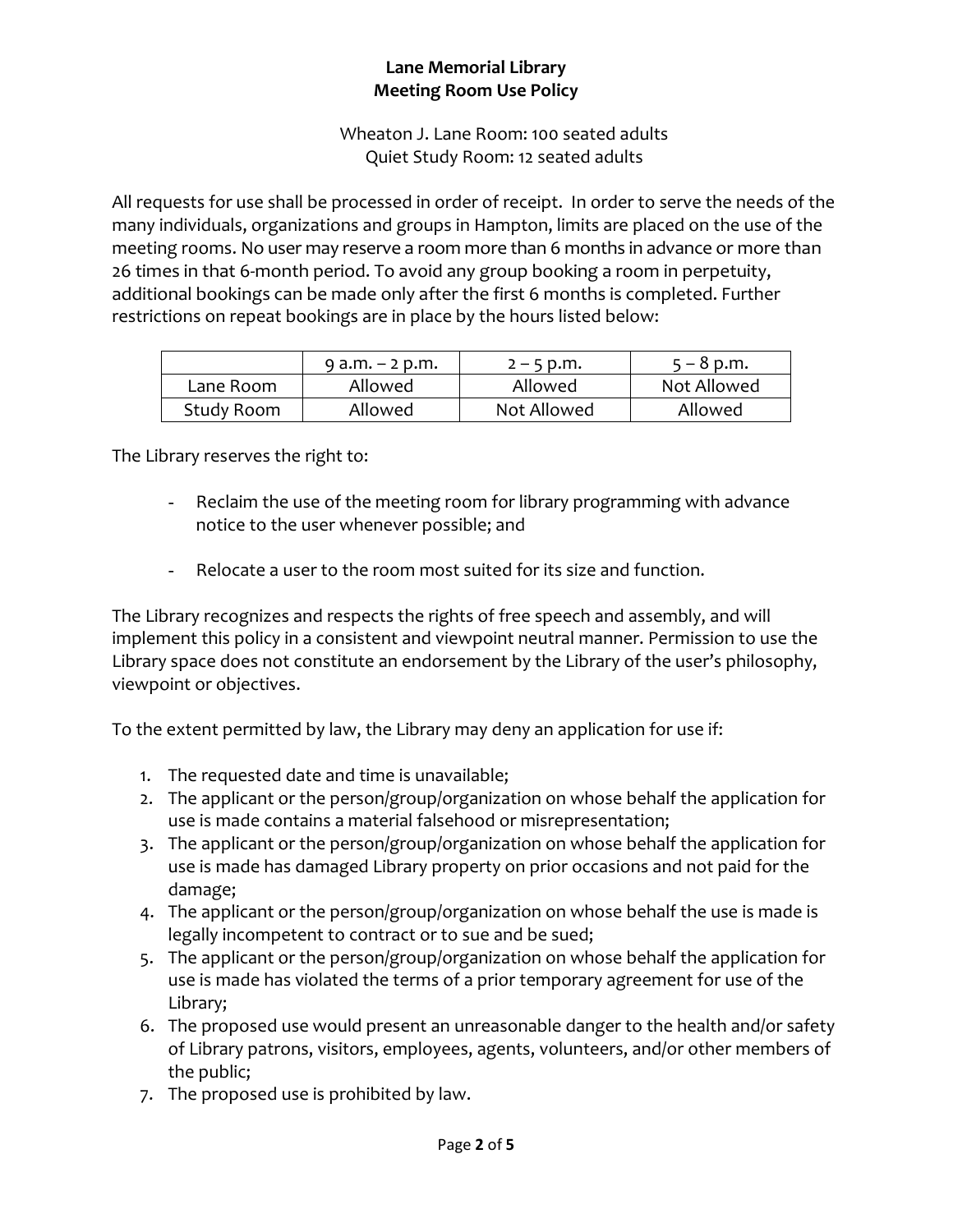Rooms may be booked by verbal agreement over the phone or in person. If a room is approved for use, a written agreement must be signed by a representative of the group no later than the date reserved. Meetings may not proceed until the written agreement has been received.

Any applicant denied an agreement to use a room may appeal the decision to The Board of Trustees within 10 days, stating in writing the reasons why the denial of the use is erroneous. A decision will be rendered within 30 days following receipt of the written appeal.

The Library reserves the right to impose reasonable and actual administrative costs on the user, including, but not limited to, necessary security, clean-up and traffic management costs so that same are not borne by the Library and taxpayers.

Failure to abide by the rules of the Library or other misuse of a meeting room as well as any misrepresentations in any materials submitted in connection with the application for use of a meeting/quiet study room may result in cancellation or termination of the agreement and may further limit the user's ability to obtain use of the Library meeting and quiet study rooms in the future.

### **Prohibited activities**

The user shall not use the premises in violation of federal, state, or local law, or any policy, procedure, or lawful requirement of the Lane Memorial Library.

The user shall not imply in its advertising or during the meeting/use of the premises that the Library has sponsored or supports its meeting/use or group/organization.

Neither the name nor the address of the Library may be used as the official address or headquarters of a user.

No fees, admission or other charges, sales of any kind, or solicitation of funds will be allowed unless the use is by or sponsored by the Library.

Alcohol and smoking (as well as other tobacco products) are not permitted on the premises.

No amendment, alteration or addition shall be made to the Library's system components (electrical, lighting, network wiring, heating, doors, physical structure or layout) by any user.

Fire hazardous materials such as candles, matches, or incense are not permitted on the premises.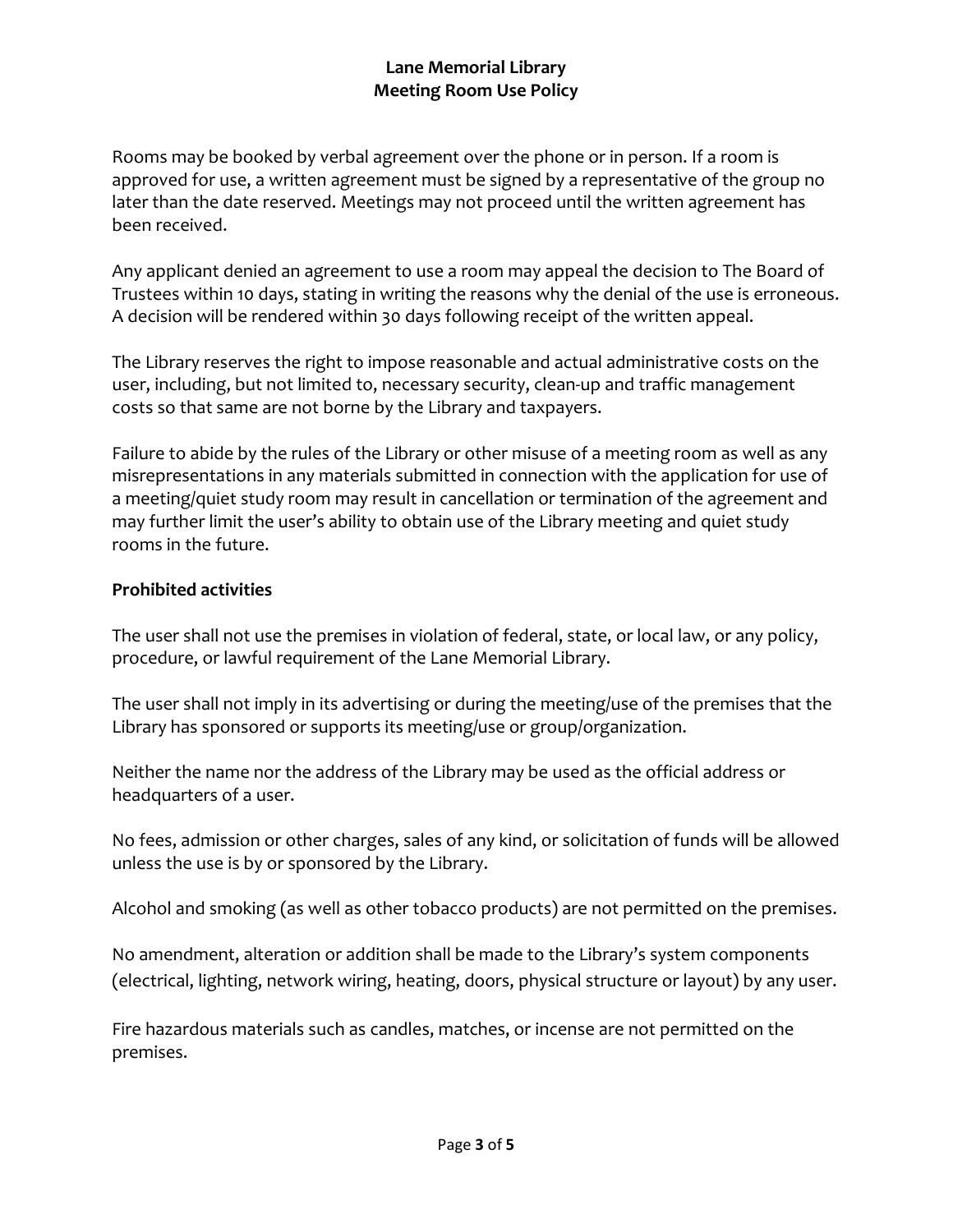At no time may fire lanes and emergency exits or handicapped parking spaces and entrances/ramps be blocked by vehicles or other objects. Illegal parking may result in offenders receiving warnings, tickets, or having the vehicle towed at the owner's own expense.

Parents or guardians attending an event/approved use of the premises may not leave children under the 2nd grade level unattended in the main library or Children's Room. Any older children left there who are in any way disruptive or uncooperative will be asked to rejoin their parent or guardian.

# **Responsibilities**

The user is responsible at all times for the observance of fire and safety requirements including but not limited to maintaining all aisles, doorways, and exits free and clear of all obstructions to permit unimpeded emergency access. If applicable, the user must secure any required permits from local or state governing agencies/bodies.

The user is required to have an on-site supervisor who is at least 18 years of age be present at all times during the event/use of the room(s). Youth meetings require at least a 1:10 adult to child ratio.

If commercial activity (e.g. caterers/vendors/businesses selling/distributing food, beverages, merchandise, and/or services) will occur at/during the event, the caterer/ vendor/business must be licensed (if applicable) and is required to submit proof of licensure and insurance, to include general liability, automobile liability, and/or property and workers' compensation, that names the Lane Memorial Library and the Town of Hampton as additional insureds.

Fliers, brochures or other printed information brought into the library should remain in the meeting room and be removed from the meeting room at end of event/use.

The user is responsible for the behavior of and damage caused by anyone attending the event/use of the room(s).

The user is at all times responsible for keeping noise levels consistent with the proper atmosphere of the Library.

The user is responsible for set-up and break-down for its event/use in the meeting room and is required to leave the space in a neat and orderly condition.

The user must remove all trash from the Library immediately following the event/use and properly dispose of same.